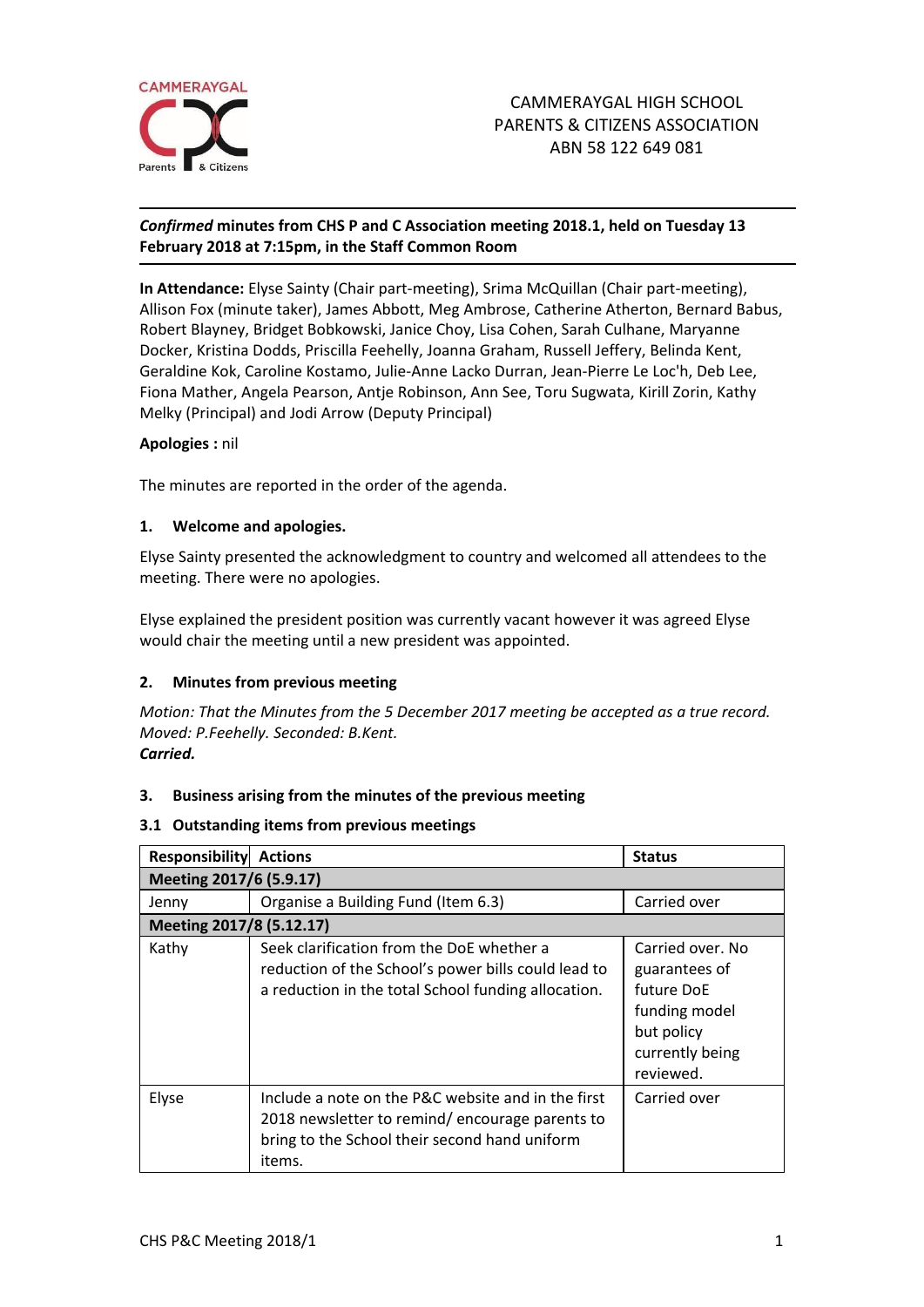

#### **4. Standing items**

#### **4.1 Collection of membership fee**

As per agenda. \$27 was collected from attendees.

#### **4.2 Working with Children check**

As per agenda.

#### **5. Correspondence**

As per agenda.

Mail received and will be checked and reported at the next meeting

#### **6. Election of office bearers**

Following the election of office bearers at the AGM in December, it was explained that there were still two vacancies, President and Sports Sub-Committee Coordinator. Outgoing office bearers Elyse Sainty and Alison Robson provided a role and responsibilities for President and Sports Coordinator respectively.

Kathy Melky acted as the Returning Officer for the elections.

Office bearers and sub-committee convenors were elected as follows:

| <b>Position</b> | <b>Nominee</b>  | <b>Nominated by</b> | Seconded by        | <b>Results</b> |
|-----------------|-----------------|---------------------|--------------------|----------------|
| President       | Srima McQuillan | Sarah Cardine       | <b>Allison Fox</b> | Elected        |
| <b>Sports</b>   | No nomination   | N/A                 | N/A                | Vacant         |

New President Srima McQuillan assumed the role of Chair. Srima thanked Allison and Elyse for their service. Srima asked attendees to note that no nominations for the Sports Convener role and this was a crucial role that coordinated communication across all the different sports and their volunteers.

*Action: President and A. Robson to look at volunteers to take on the position.*

#### **6. Reports**

#### **6.1 Principal's report**

#### **New canteen operator**

Kathy introduced with pleasure, the new canteen operator, Cupcakes and Canapes representative (Dan).

Dan explained that he is currently working on the feasibility of an online ordering system as well as additional ways to help speed up the lunchtime queues. Children can currently order and pay at recess and then use and express pickup line at lunch. There is also VISA or MASTERCARD Tap and Go facilities. Dan also explained that the core menu was still being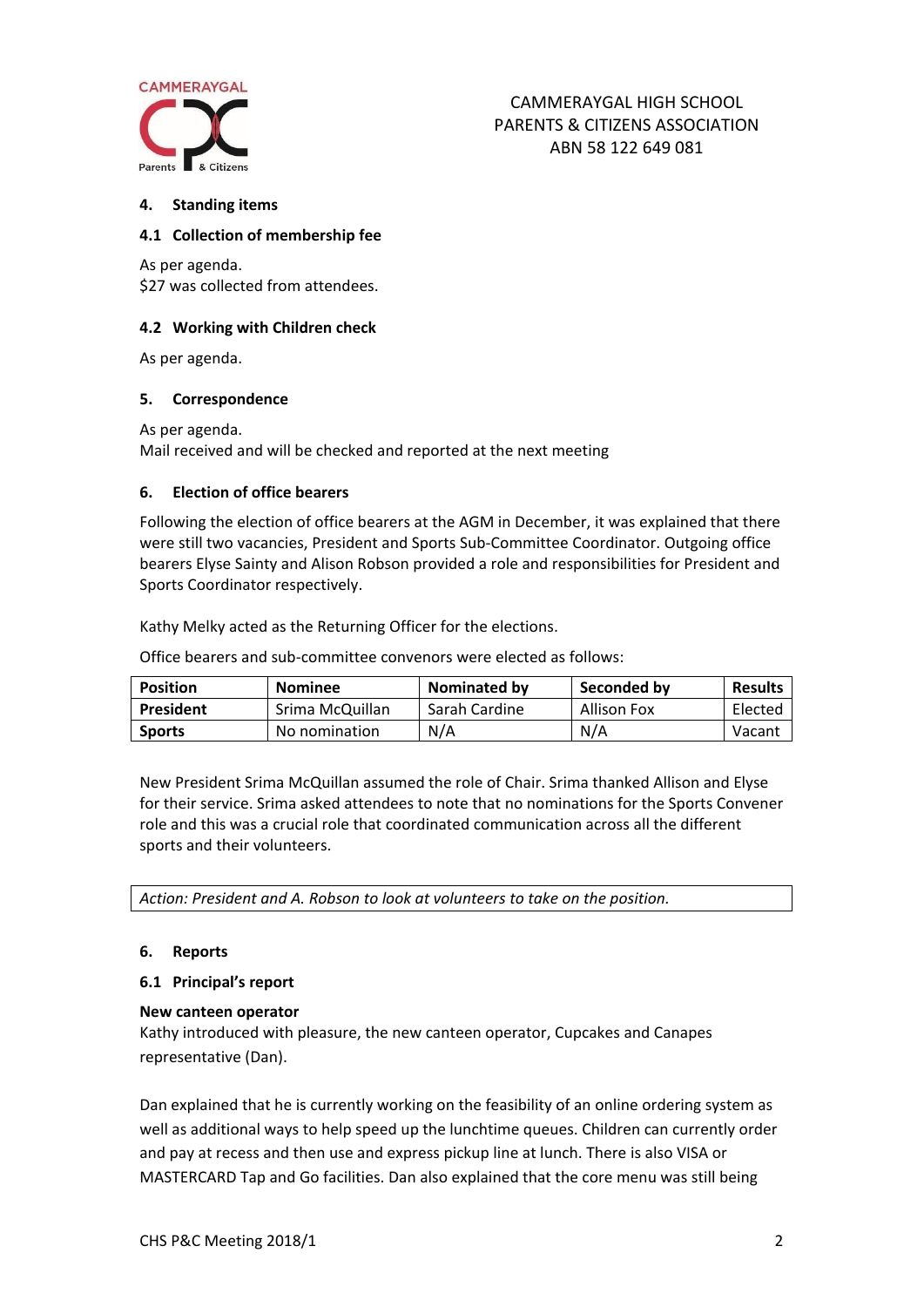

# CAMMERAYGAL HIGH SCHOOL PARENTS & CITIZENS ASSOCIATION ABN 58 122 649 081

finalised as it became clearer what dishes were more or less popular. Once confirmed the full menu and details will be sent out.

All food made fresh daily onsite. For children who have allergies and dietary requirements, Dan can be contacted directly to work out menu plans and provides full ingredient lists for each menu item.

Canapes and Cupcakes can also work with the school or P&C on events, parties and fundraisers.

Kathy thanked Dan for joining the meeting and asked parents to support the canteen.

## **New teaching staff**

Kathy introduced the numerous new staff that commenced working at the school this year, explained some departmental head changes and announced that Mr Peter Barraclough would be in the role of Acting Deputy Principal for Years 7 and 8. The role would be filled followed normal DoE processes. Kathy asked for volunteers from amongst the P&C members to speak with the President if they were interested in sitting on a merit selection panel.

#### **Music and ensemble update**

Kathy introduced music teacher, Kate Wictorowicz who provided an update on the ensemble music program which encompasses concert, jazz band, sax, brass and percussion. Kate showed example of the ensemble program shirts. Noone school wear is ready to take the order and Kathy needs final numbers so the uniforms will be ready start of term 2.

#### **Numbers update**

Total enrolment is currently at 502, and whilst lower than anticipated only a small few left to travel and go to other schools. DoE has been supportive and the school is fully staffed. Kathy asked for parents support in payment of voluntary fees, and clarified that these are not P&C fees. P&C Fees will be on the bill in term 2.

#### **Year 10**

Deputy Principal, Jody Arrow announced a Year 10 information night on 6<sup>th</sup> of March to help provide relevant information for year 10 and HSC preparation. Year 10 students will also spend a day hearing about what is the "HSCs, ATAR, ROSA" etc, mandatory English subjects and levels and mathematics levels. All students will have an opportunity to pick subjects of interest and then participate in a mock class. All subjects up on offer and the school will try and run as many as possible based on popularity. The goal is to help students understand what it is like to be an HSC student, see what their interests are and have the opportunity to try it out and change their mind before they need to make decisions.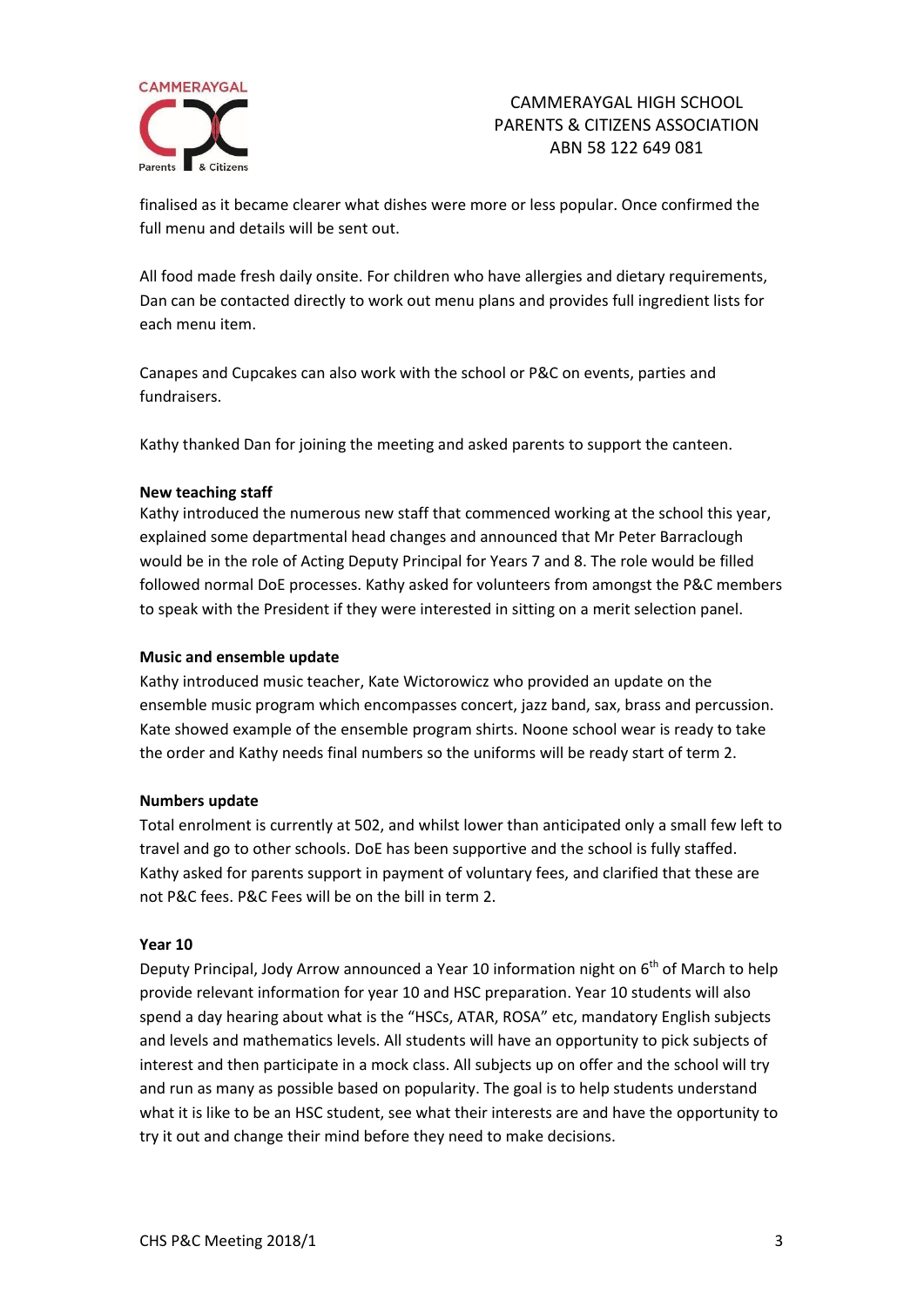

# CAMMERAYGAL HIGH SCHOOL PARENTS & CITIZENS ASSOCIATION ABN 58 122 649 081

# **Air-conditioning**

Peter Barraclough provided an update of the solar panels for air-conditioning funded by the P&C. Tenders going out this week.

Srima thanked Kathy, welcomed the new teachers and reiterated the P&C support for the efforts of staff.

## **6.2 President's report**

Srima provided an update on the senior campus, and announced some wins with the DA approved in November last year. Srima commended Kathy who fought hard for the senior campus. A more detailed update will be provided at the next P&C meeting.

Srima announced that March 13<sup>th</sup> will be an annual brainstorming meeting for parents for fundraising ideas. Contact Srima for details.

## **6.3 Treasurer's report**

No report tabled

#### **7. Governance**

No item was discussed under this heading.

#### **8. General business**

#### **8.1 Communication Sub-committee**

Elyse directed members to the P&C website which is updated throughout the year and asked for suggestions and feedback.

#### **8.2 Community and Environment Sub-committee**

No report tabled

#### **8.3 Music Sub-committee**

No report tabled

#### **8.4 Social and fund-raising Sub-committee**

Deb Lee announced a meet and greet for parents on March 20 from 6pm to 9pm. Parents are asked to bring a play and purchase drinks.

*Action: Secretary to investigate eft payment system for the night. Action: Add to newsletter*

Deb also asked Kathy for a wish list on behalf of the teachers.